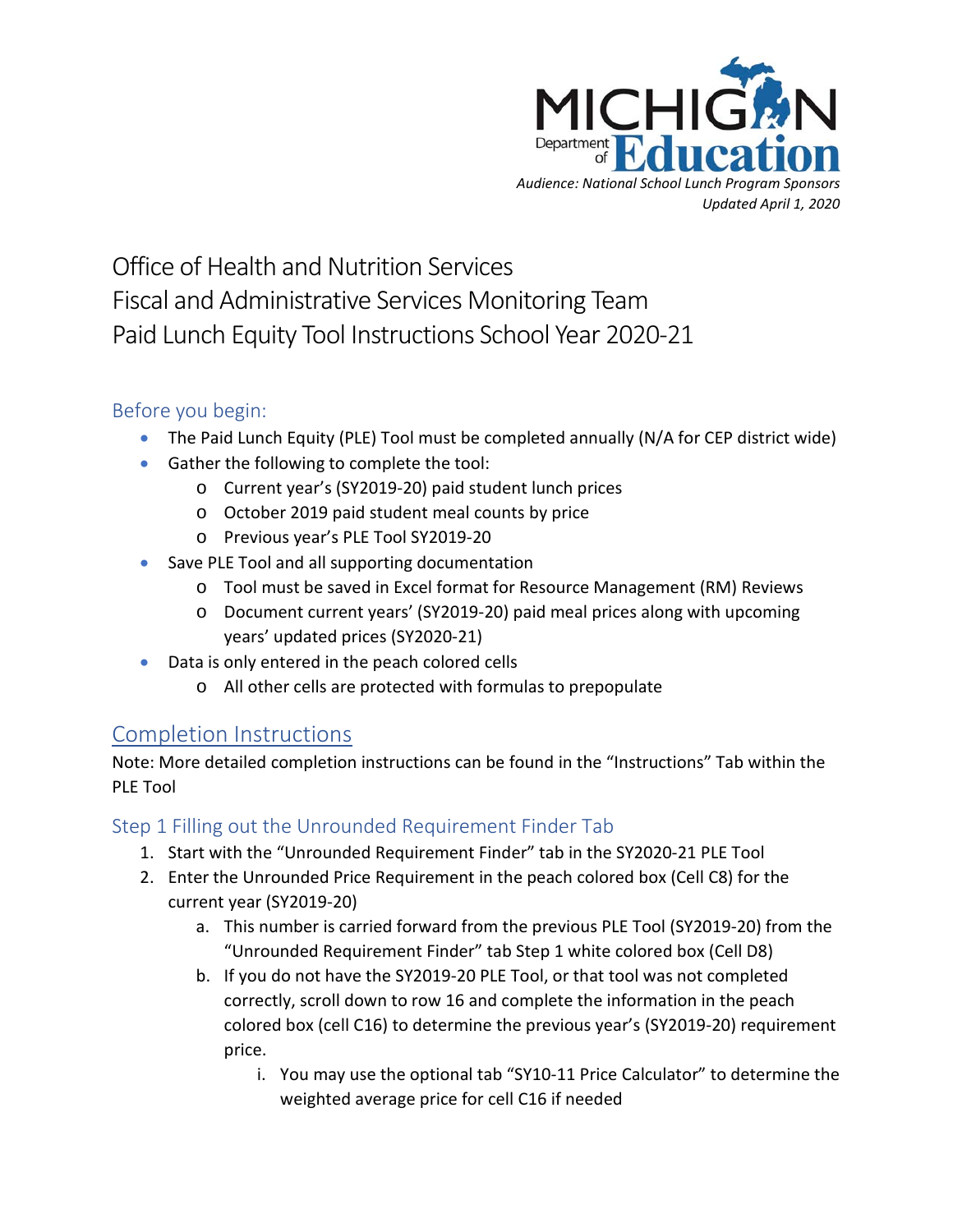- ii. Enter the newly populated requirement price (Cell E16) into the Unrounded Price Requirement in the peach colored box (Cell C8) for the current year (SY2019-20)
- 3. The SY2020-21's "Weighted Average Price Requirement" will prepopulate for you in Cell D8 and then carries into the next tab "SY 20-21 Price Calculator"
- 4. You must complete this step 1 **before** proceeding to Step 2 Filling out the Price Calculator Tab

## Step 2 Filling out the SY 20-21 Price Calculator Tab

- 1. Start with checking to make sure the "Weighted Average Price Requirement" populated in Cell DB in the "SY 20-21 Price Calculator" tab
	- a. If Cell D8 is blank repeat Step 1 Filling out the "Unrounded Requirement Finder" Tab
- 2. Scroll down to complete the "SY 2019-20 Weighted Average Price Calculator" box
	- a. Enter the number of paid lunch counts from October 2019 for the current school year

(peach box starting on line 15 column B). Enter meal counts for every paid student price point (ex: Elementary, Middle, High School)

- b. Note: This includes paid eligible student meal counts only (not free or reduced meal counts, adult meals, or ala-carte items)
- 3. Next enter the paid student lunch prices in the peach boxes starting on line 15 column C for each corresponding meal count entered from Step 2a. above
- 4. Review to make sure your SY 2019-20 Weighted Average Price populated in Cell E25
- 5. Review Cell E31 to determine if a price increase is required
	- a. Note: This reflects the total amount your current "SY2019-20 Weighted Average Price" is below your "SY 2020-21 Price Requirement" for the upcoming school year
- 6. Raising prices by the amount in Cell E31 or more would be ideal to avoid the potential for a price increase(s) again in the following year(s)
	- a. You must at least raise prices (on average) to the minimum price required in Cell E35 to stay in compliance for the upcoming school year
		- i. Note: the "10 Cent Cap" is a minimum requirement, not a maximum

# Step 3 (Optional) Pricing Estimation Calculator

- 1. You may use this optional Step 3 to determine new price points using the same paid lunch counts from October 2019. Test various price increase scenarios to determine what is best for your district.
	- a. Note: Your Pricing Estimation Weighted Average Price result in Cell E61 should equal at a minimum the required price in Cell E35 to comply.

### Other Tabs:

Most school districts will only use the "Unrounded Requirement Finder" tab with the corresponding "SY 20-21 Price Calculator" tab.